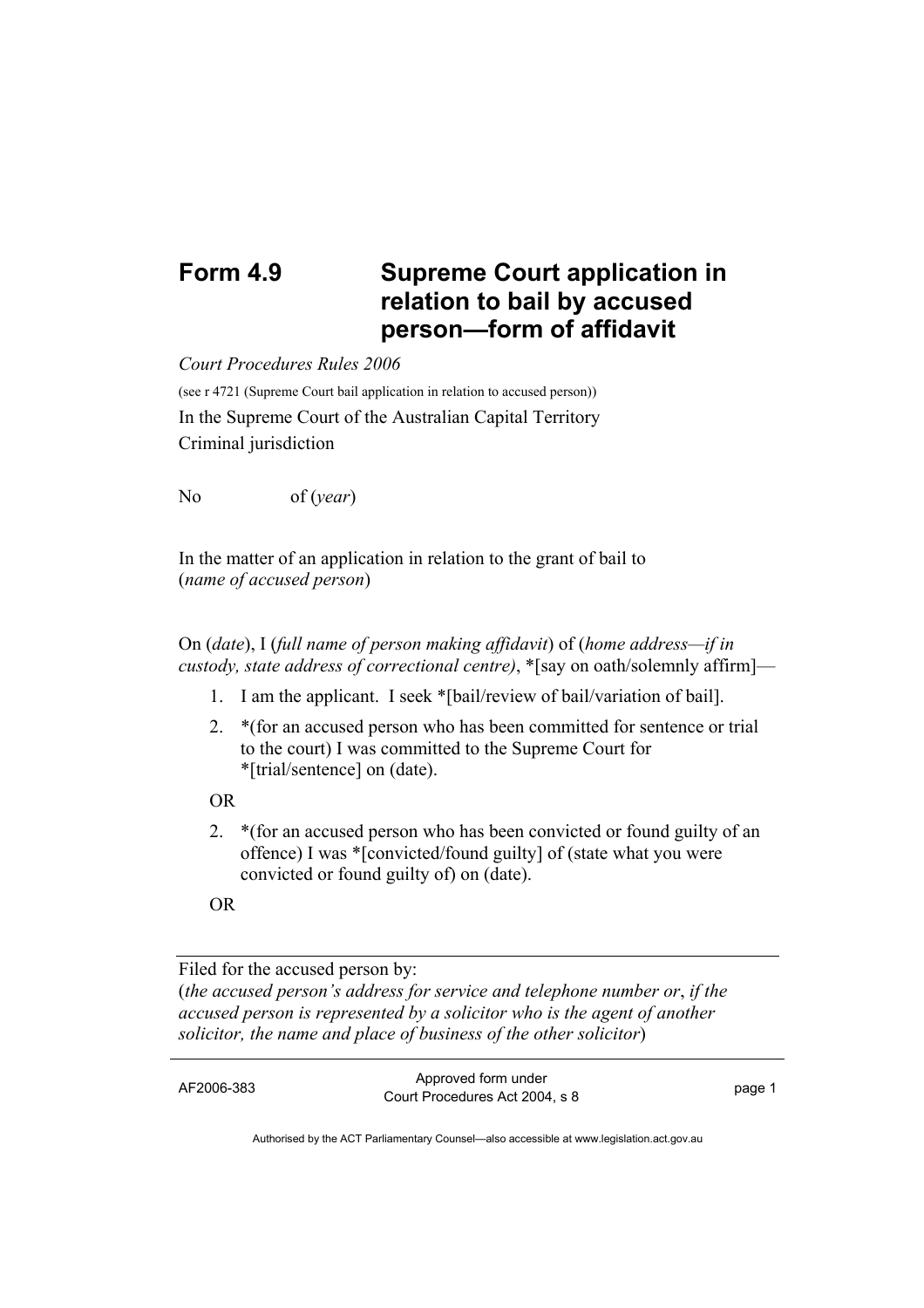- 2. \*(for an accused person who has been sentenced for an offence) I was sentenced for (state your sentence) on (date).
- 3. \*(if bail has previously been refused by a court) I applied for bail \*[in the Supreme/Magistrates Court] on (date) and \*[Justice/Magistrate] (name of judge or magistrate) refused bail for the following reasons: (state briefly the reasons bail was refused)

OR

- 3. \*(if bail has previously been refused by an authorised officer) (Name of authorised officer) refused bail on (date) for the following reasons: (state briefly the reasons bail was refused)
- 4. My date of birth is (date).
- 5. \*I have the following charges outstanding against me:

| <b>Charges</b> | Charge number<br>(if known) |
|----------------|-----------------------------|
|                |                             |
|                |                             |
|                |                             |
|                |                             |

- 6. \*Annexed and marked 'A' are the charge sheets for the charges. (if you cannot provide these documents, state the reason)
- 7. \*Annexed and marked 'B' is the statement of facts for the charges. (if you cannot provide these documents, state the reason)
- 8. I \*[have/do not have] a criminal record.
- 9. \*(if you are in custody) I have been in custody since (date).
- 10. (for an accused person) The matter is next in the \*[Supreme Court/Magistrates Court] for \*[mention/sentence/trial] on (date).
- OR
- 10. \*(for an accused person who has been sentenced for an offence) My appeal is next before the \*[Court of Appeal/Supreme Court] on (date).
- 11. The police officer in charge of my case is (name of police officer).

| AF2006-383 | Form 4.9—Supreme Court application in relation to bail by |        |
|------------|-----------------------------------------------------------|--------|
|            | accused person—form of affidavit                          | page 2 |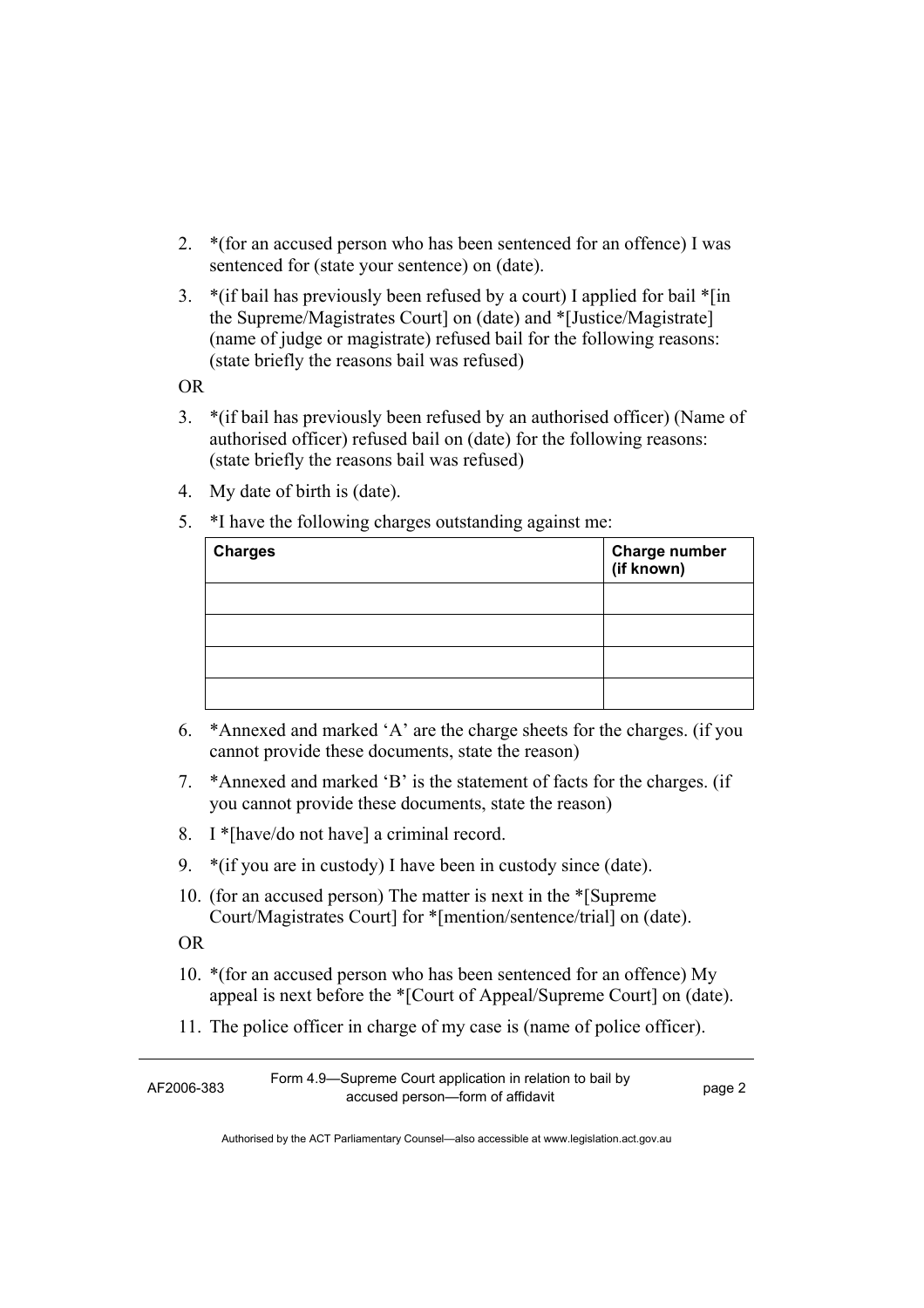12. \*(if the Bail Act 1992, section 9C (Bail for murder), section 9D (Bail for serious offence committed while charge for another pending or outstanding) or section 9E (Bail for person sentenced to imprisonment) applies to the application) The special or exceptional circumstances that exist favouring the grant of bail are as follows:

(state special or exceptional circumstances).

13. I seek \*[bail/review of bail/variation of bail] for the following reasons:

\*(if a court has made a decision in relation to an application for bail by you and this application is a further application for bail, state:

- (a) whether you were represented by a lawyer at the hearing of your first application to a court for bail in relation to the offence with which you are charged; or
- (b) any significant change in circumstances relevant to the granting of bail since your most recent application to a court for bail; or
- (c) any fresh evidence or information of material significance to the granting of bail that was unavailable on the most recent application to a court for bail).

\*(if this application is for review of a decision in relation to bail, state:

- (a) any significant change in circumstances relevant to the granting of bail; or
- (b) the availability of fresh evidence or information of material significance to the granting of bail that was unavailable on the most recent application to the court for bail).
- 14. \*I seek bail with the following conditions:

## **Example of conditions**

- 1 live at (*address*)
- 2 report to the officer in charge of the (*name*) police station between the hours of (*times*) on (*days*)
- 3 accept supervision of the director of corrective services
- 4 enter the residential program at (*place*) (Evidence of acceptance into program to be annexed to affidavit)
- 5 not to approach the following people (*list people*)

AF2006-383 Form 4.9—Supreme Court application in relation to bail by accused person—form of affidavit